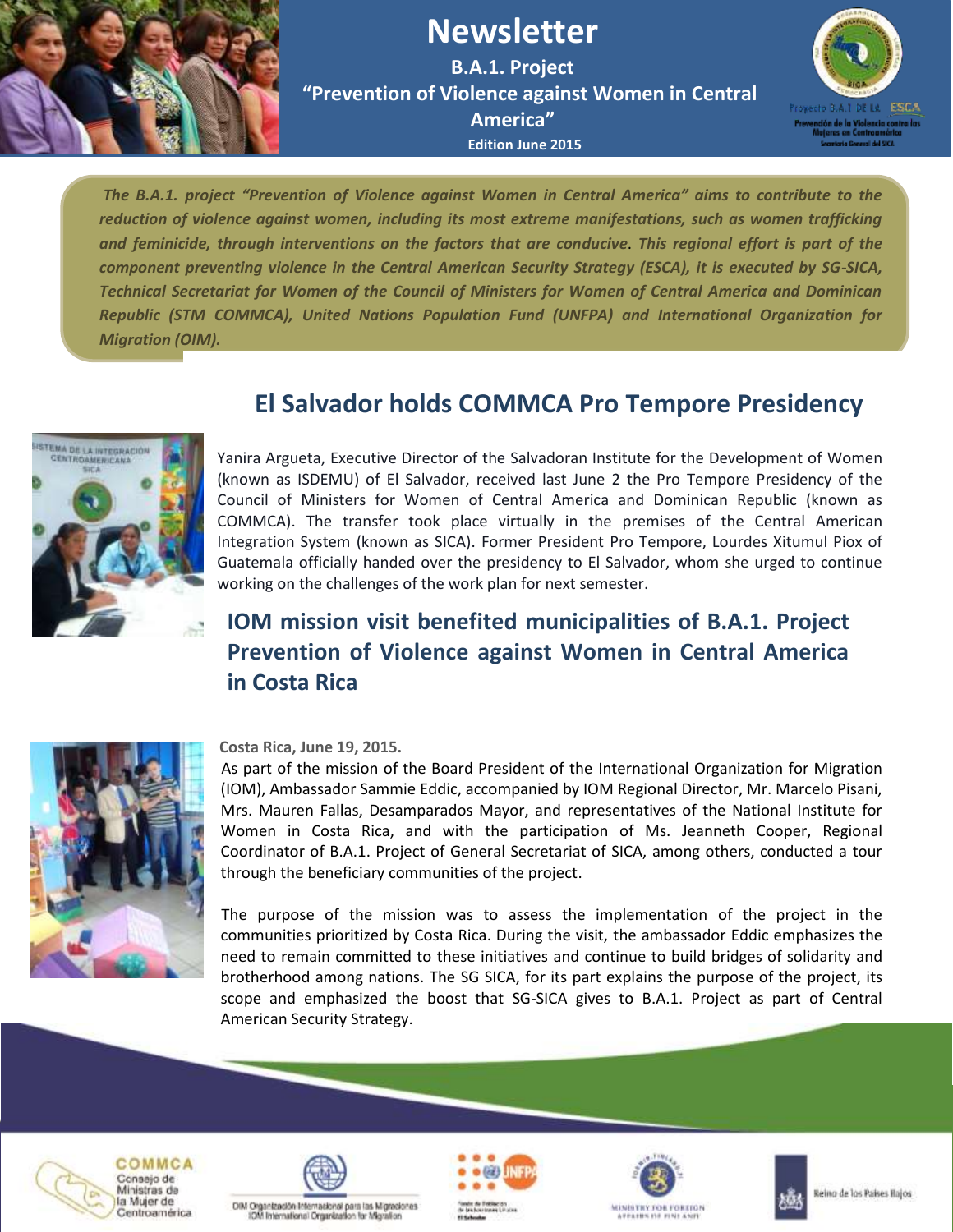### **B.A.1. IN COSTA RICA**

**Fundación Mujer implemented the Seed Capital Strategy for women victims of violence in Costa Rica.**





**Costa Rica, June 16, 2015.**

The Project Management Committee in Costa Rica has hired Fundación Mujer for the implementation of the Seed Capital strategy, within the framework of B.A.1. Project. Prevention of Violence against Women in Central America.

Over 250 women of priority municipalities for project implementation, Desamparados, Alajuelita, Heredia, Turrialba, Upala, Limón, Puntarenas, Coto Brus, La Cruz and Santa Cruz, will be benefitted with basic supplies for enterprises that will allow them to make an essential change in their life story.

The Technical Team of the Project will be responsible for monitoring the liquidation of the funds that will be given to the NGO "Fundación Mujer", which amounts to four hundred thousand dollars. The process began with group training to present the general aspects of seed capital strategy.

#### **Training on violence prevention in early childhood in Cartago.**

#### **Cartago, La Suiza, Costa Rica. June 16, 2015**

Within the framework of B.A.1 Project Prevention of Violence against Women in Central America, was held a training session with officials of Attention Network of Education Centers and Nutrition and Integrated Child Care Centers (known as CEN-CINAI) and the Ministry of Education. This action, which was accompanied by project's Coordinator Technical Unit (CTU) is part of a process of strengthening the prevention of violence in



early childhood with the use of culture of peace tools. The same training was given at Riolandia School in Barranca, Puntarenas.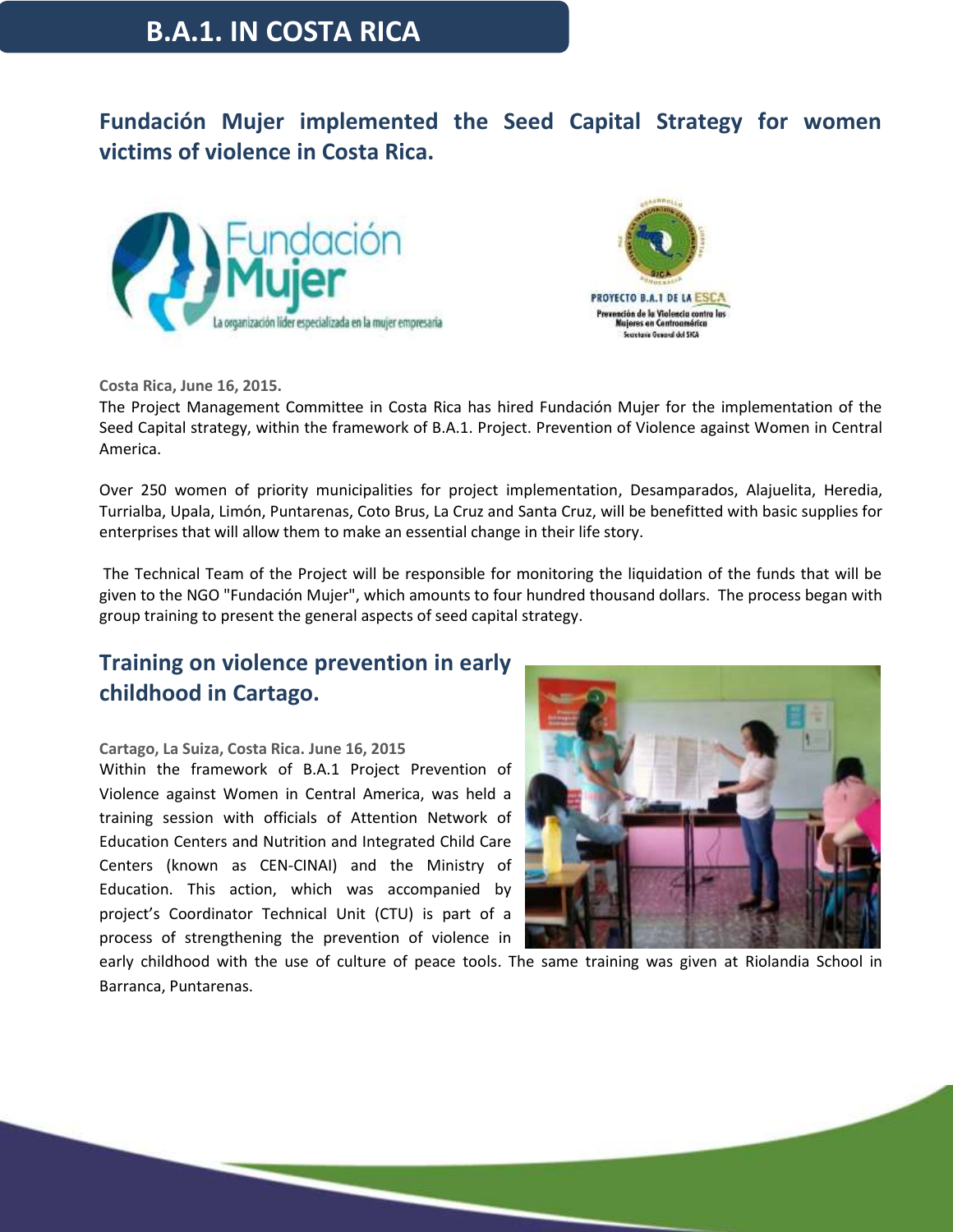#### **Training to Costa Rican teachers on new masculinities and equity dating relationships**



**Costa Rica, June 18, 2015.**  Within the framework of B.A.1 Project Prevention of Violence against Women in Central America was held the training session with officials of Ministry of Education; the session was imparted by Costa Rica Masculinity, Family and Sexuality Institute (known as WEM). The WEM Institute is providing trainings aimed at young people on new masculinities and

equity relationships in dating. The aim of teachers training is that they can follow and replicate the contents once monitored training sessions to students finalizes.

## **SG SICA performs field trip to San José Province, municipality of Alajuelita within framework of B.A.1. Prevention of Violence against Women in Central America.**

**San José, Alajuelita, Costa Rica. June 20, 2015. The**  Coordinator Technical Unit (CTU) representing SG SICA performed a field trip to B.A.1 project beneficiates municipalities, among the performed activities are support in the working session with police officers and members of the Local Network for the Prevention of Violence in the Province of San José.

The aim of the visit was to learn various aspects of the cycle of violence against women and to identify and support the process of filing complaints against acts of violence against women in private and public areas.

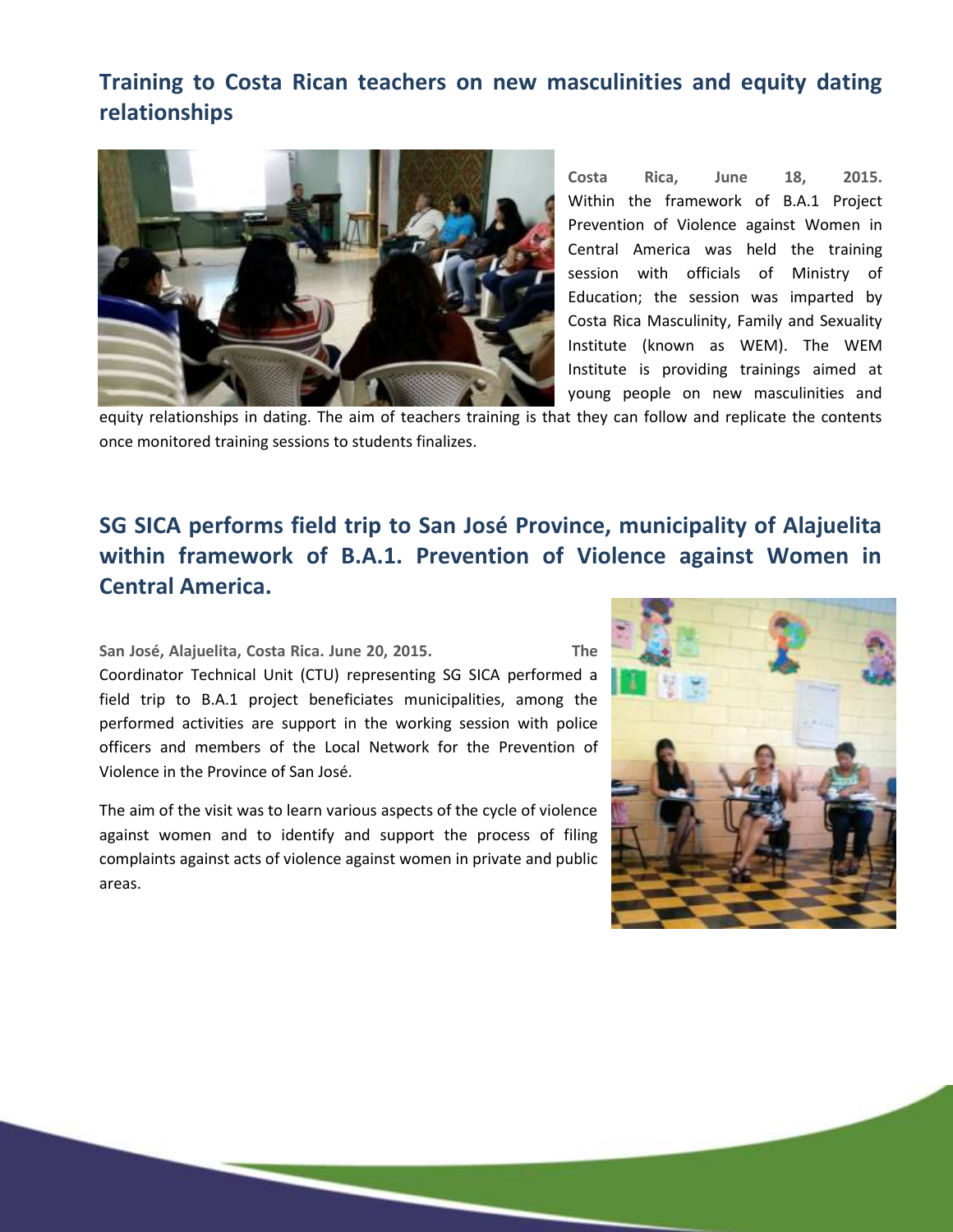## **B.A.1. IN BELIZE**

## **Belize starts process to deliver seed capital to women at risk or victims of violence**



**Belize, June de 2015.**

The Centre for the Development of Small Business of Belize (known as SBDC), a unit of Service Trade Development and Investment of Belize (known as BELTRAIDE), in coordination with the Ministry of Human Development, Social Transformation and Poverty Reduction of Belize initiated a series of training sessions aiming to provide participants with the necessary tools for the preparation of business plans for the development of an productive initiative.

This activity is part of a strategy that benefit 250 women at risk or victims of violence with seed capital for the development of a productive initiative and also includes strengthening their entrepreneurial skills and development of a life plan. The same occurs within the framework of B.A.1 project. Prevention of Violence against Women in Central America of ESCA, which is implemented in six geographical areas of Belize.

At the end of the training process, new entrepreneurs presented their business projects, which will be analyzed by the Center for Development of Small Business of Belize and the National Commission on B.A.1 Project Management of that country.

The participants come from areas of South Side Belize City, Belize River Valley and San Pedro. The training sessions for the three groups were born on May 28 and ended on June 18.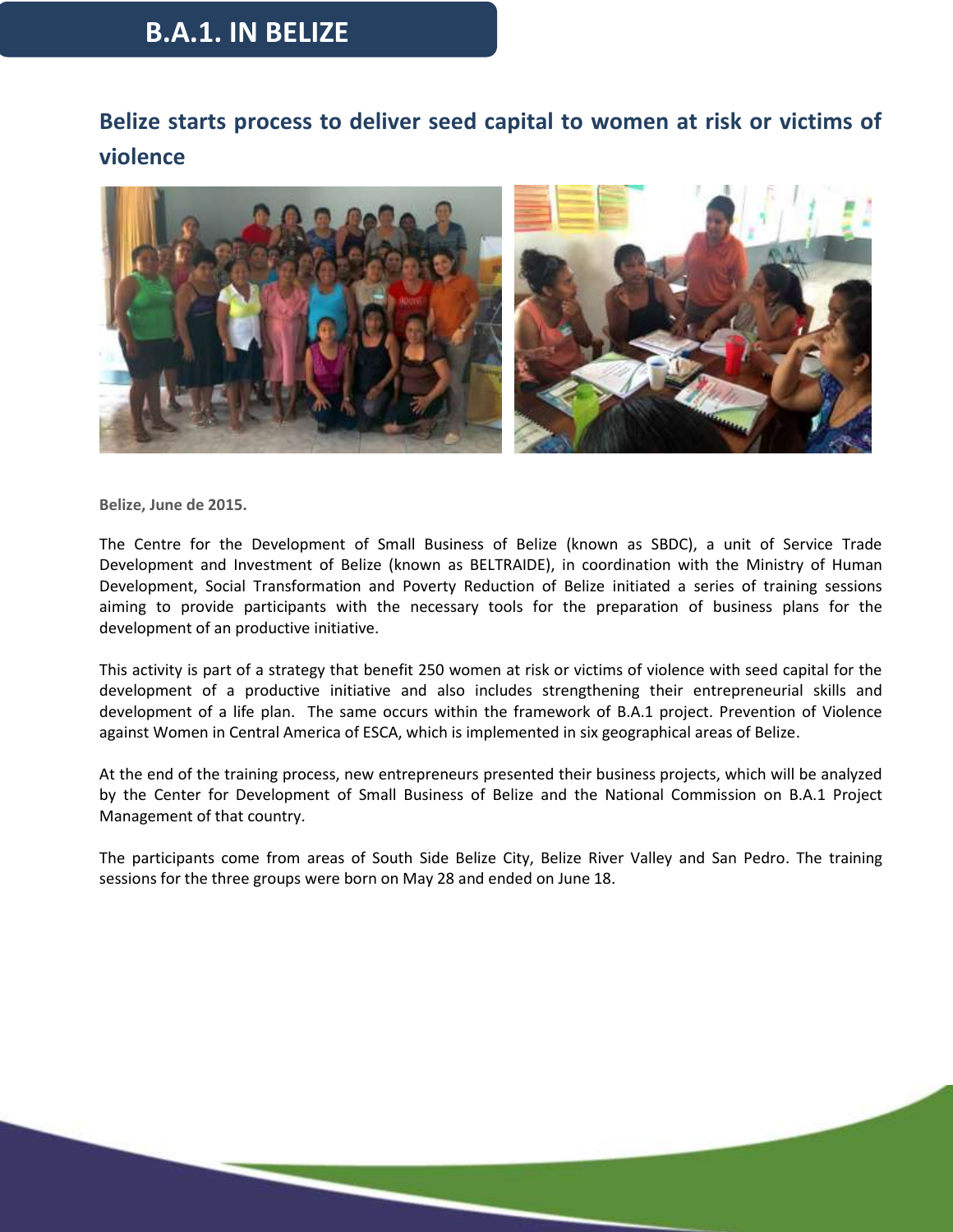## **B.A.1. IN EL SALVADOR**

## **Equipment of Municipal Gender Unit of the city of San Martin in El Salvador.**



**San Martín, El Salvador. June 24, 2015.**

B.A.1 Project. Prevention of Violence Against Women handed, through the Salvadoran Institute for the Development of Women (known as ISDEMU), equipment designed to strengthen the institutional capacities of the Municipal Gender Units of the city of San Martin in El Salvador.

San Martín is one of 10 municipalities prioritized by El Salvador for implementation of B.A.1 project. The equipment given is a camera, laptop, projector, projection screen, office furniture and video equipment as

needed for the municipal unit. Such donations are made from January 2015, and to date has benefited the municipalities of Santa Tecla, San Salvador, Ciudad Delgado and Mejicanos.

The Institute for the Development of Women (known as ISDEMU) is accompanying this process as part of the institutions that make up the National Commission for Regional Project Management B.A.1. Prevention of Violence Against Women in Central America, with the Ministry of Justice and Public Security, the Ministry of Foreign Affairs and IOM and UNFPA agencies.

## **B.A.1. IN HONDURAS**



#### **Honduras starts process for granting Seed Capital to 500 women victims of violence.**

Honduras delivers seed capital to women who have been victims of violence through the Foundation for the Integral Development of Women and the Family (known as FUDEINFA). The foundation must present at short term methodology and selection strategy that allow to identify needs, train and develop project beneficiaries, as well as the design of an awareness program for life plan that should be developed in order to receive seed capital. Each woman will receive the raw material

for the development of their projects, valued at approximately seven hundred dollars. FUDEINFA must also ensure sustainability of the initiative.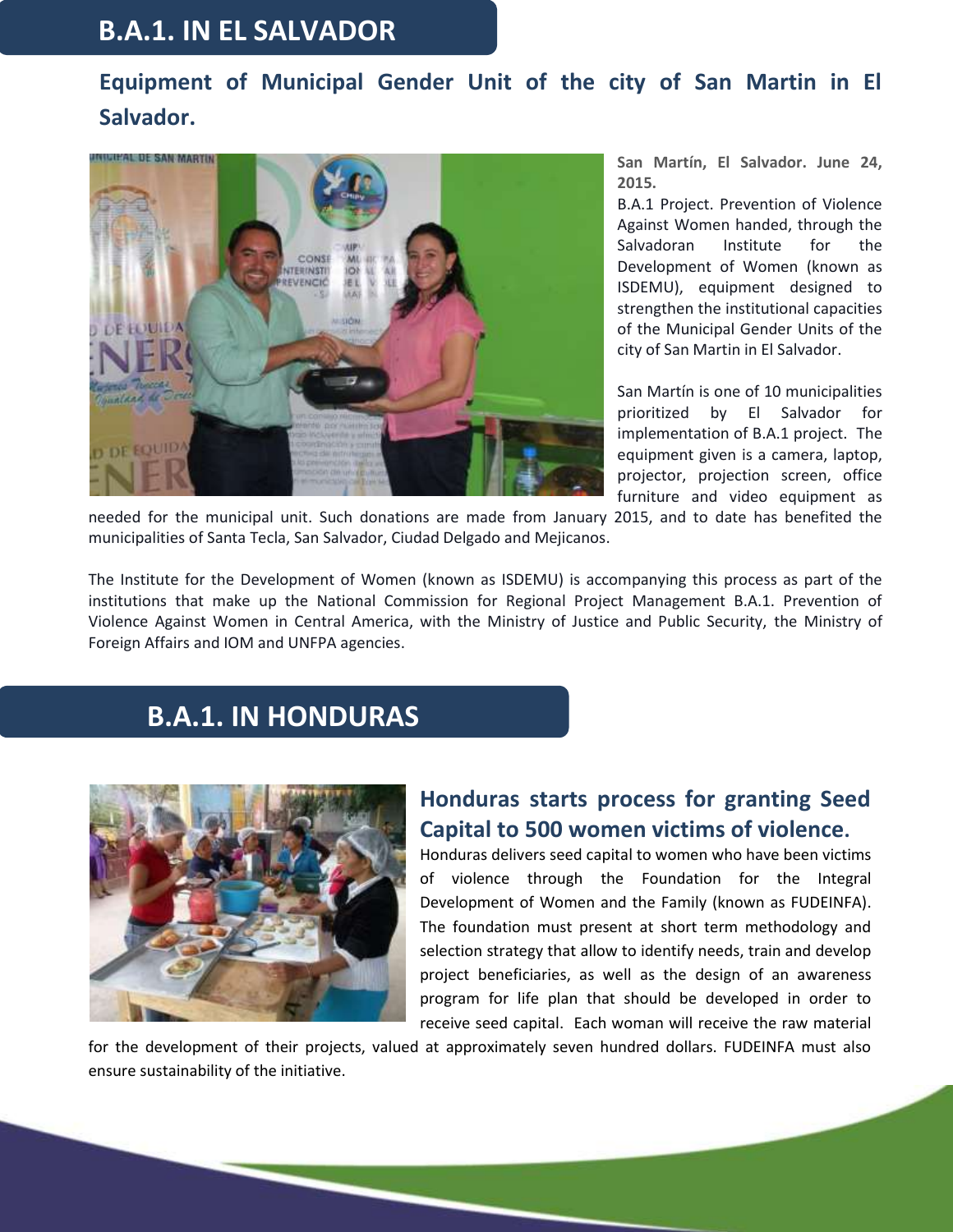## **B.A.1. IN HONDURAS**

## **B.A.1. prevents violence against women in Juniana Fair in Honduras**

**San Pedro Sula, Honduras. June 26 and 27, 2015.**

The National Commission of B.A.1 Project Management, Prevention of Violence against Women in Central America, which is coordinated by the Sub-Secretary for Security in Prevention, National Institute for Women, the Ministry of Foreign Affairs of Honduras, the Population Fund (UNFPA)



and the International Organization for Migration (IOM) participated in Juniana activities Fair in the city of San Pedro Sula.

To the fair annually attend over 350 thousand national and international people. The space was used to deliver lectures to more than 250 people on prevention of violence against women, human trafficking and femicide. Besides documents were delivered with information about instances where victims could go, phone numbers and addresses of centers receiving complaints, as well as guidelines to identify violence against women and informative kits with material awareness and project visibility.

#### **Honduras presents Local and Cross-Border Mapping of Risk Factors and**



# **Protection related to violence against women.**

**Tegucigalpa, Honduras. May 15, 2015** Within the framework of B.A.1 Project Prevention of Violence against Women in Central America was presented the mapping of risk factors related to violence against women protection, trafficking, feminicide/femicide conducted in 10 municipalities selected by Honduras for project implementation. The mapping includes the municipalities of La

Ceiba, Tela, Santa Rosa de Copan, Choloma, San Pedro Sula, Omoa, Tegucigalpa and the border areas of the municipalities of Copan, Ocotepeque and Trojes.

The main recommendations resulting from the mapping for the prevention of violence against women are: addressing the problem of domestic violence as an issue of public safety with a broader approach involving other forms of violence against women, enactment of a law against Domestic Violence, comprehensive sex education,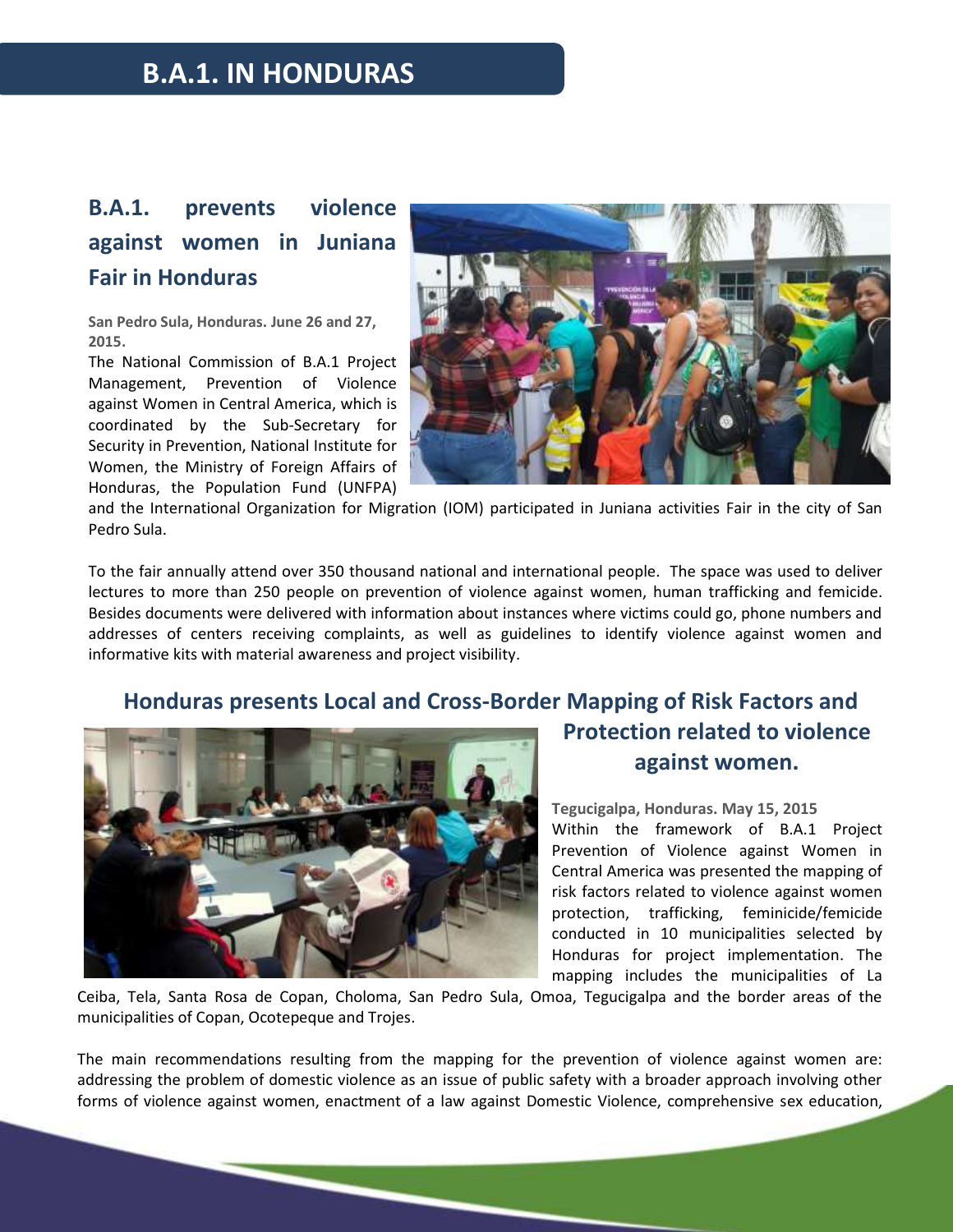# **B.A.1. EN NICARAGUA**

#### **Nicaragua public officials in B.A.1. Project Law against Human Trafficking.**



**Nicaragua, May 28, 2015** Within the framework of B.A.1 Project Prevention of Violence against Women in Central America, denominated B.A.1, was conducted a training day on the Law against Human Trafficking, Act 896, as part of capacity building of officials/public contemplated by said project.

The formative action is the

first of four scheduled in the project and was inaugurated by the Minister of Government Ana Isabel Morales, Deputy Director of the National Police Commissioner General Ramon Avellan, the Regional Project Coordinator BA1, Jeanneth Cooper and the Officer in Charge of the IOM Mission Nicaragua, Paola Zepeda.

The Minister of Government, Ana Isabel Morales, explained that these seminars aim to strengthen the technical and legal knowledge and unify acting criteria of public servants in relation to the prevention, investigation, prosecution and punishment of human trafficking; as well as care mechanisms of victims of it.

The trainings are aimed at delegates of Ministry of Government, National Police, Public Ministry, Family, Children Adolescents Ministry, Supreme Court of Justice, Ministry of Labor, Migration and Immigration Ministry and Ministry of Women, of the eleven municipalities where the project B.A.1 is implemented in Nicaragua.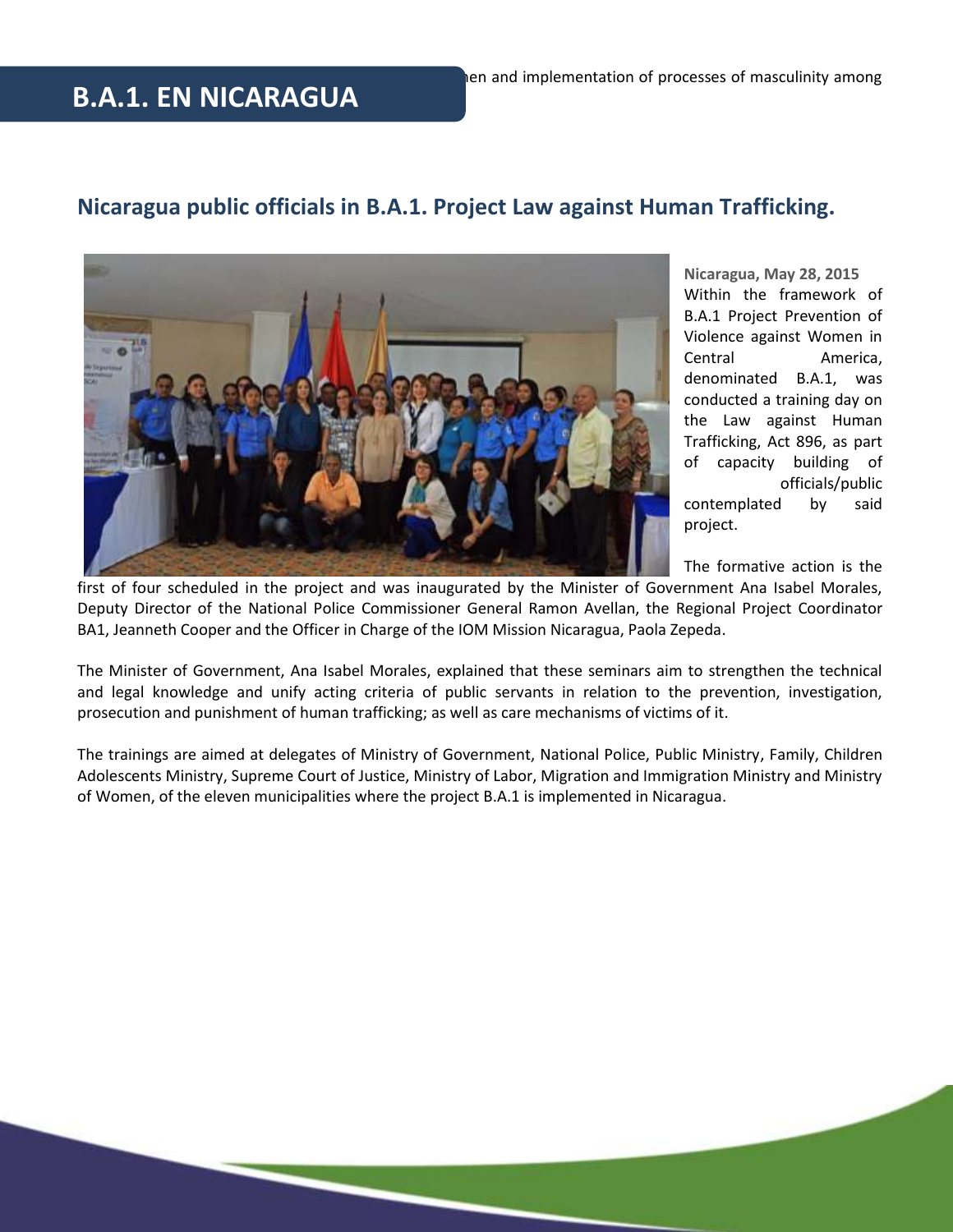## **B.A.1. IN PANAMA**

## **Panama trains journalists within the framework of B.A.1 Project Prevention of Violence against Women in Central America**



#### **Ciudad David, Panama. June 2, 2015.**

The National Institute for Women (known as INAMU), governing body of Public Policies for Women of Panama, and coordinator of the National Commission on B.A.1 Project Management. Prevention of Violence against Women in Central America, organized a training process in communication and gender issues to more than 35 professionals of alternative, commercial and State media.

The objective of the training was to provide tools to communicators and knowledge on issues of gender equality women's rights, journalism and gender as well as promote dialogue and analysis on the use of

inclusive language in the media news addressing human rights and empowerment of women, and the power that the media has to create social awareness.

## **B.A.1 Project Prevention of Violence against Women in Central America promotes remodeling hostel "Casa de la Mujer" in Chiriquí.**



**Panama, Chiriquí. June 2015.**

Representatives of B.A.1 Project "Prevention of Violence against Women in Central America" of Central American Security Strategy of the General Secretariat of SICA and representatives of the National Institute for Women conducted an exploratory visit of work progress at the shelter "Casa de la Mujer" intended for the attention of Women Victims of Violence gender in Chiriquí.

The B.A.1 Project which is executed by the General Secretariat of SICA, United Nations Population Fund (UNFPA), and International Organization for Migration (IOM) and the Technical Secretariat of

Women's Council of Women Ministers in Central America and Dominican Republic (STM COMMCA), is funded by the Kingdom of the Netherlands and the Government of Finland. The renovation work in the infrastructure has an advance of 65% of its construction. During the tour, the Regional Director of INAMU in Chiriquí, Dalma Shirola, highlighted the importance of the project in the province because "strengthens quality care to victims and encourages actions to prevent and eradicate violence against women".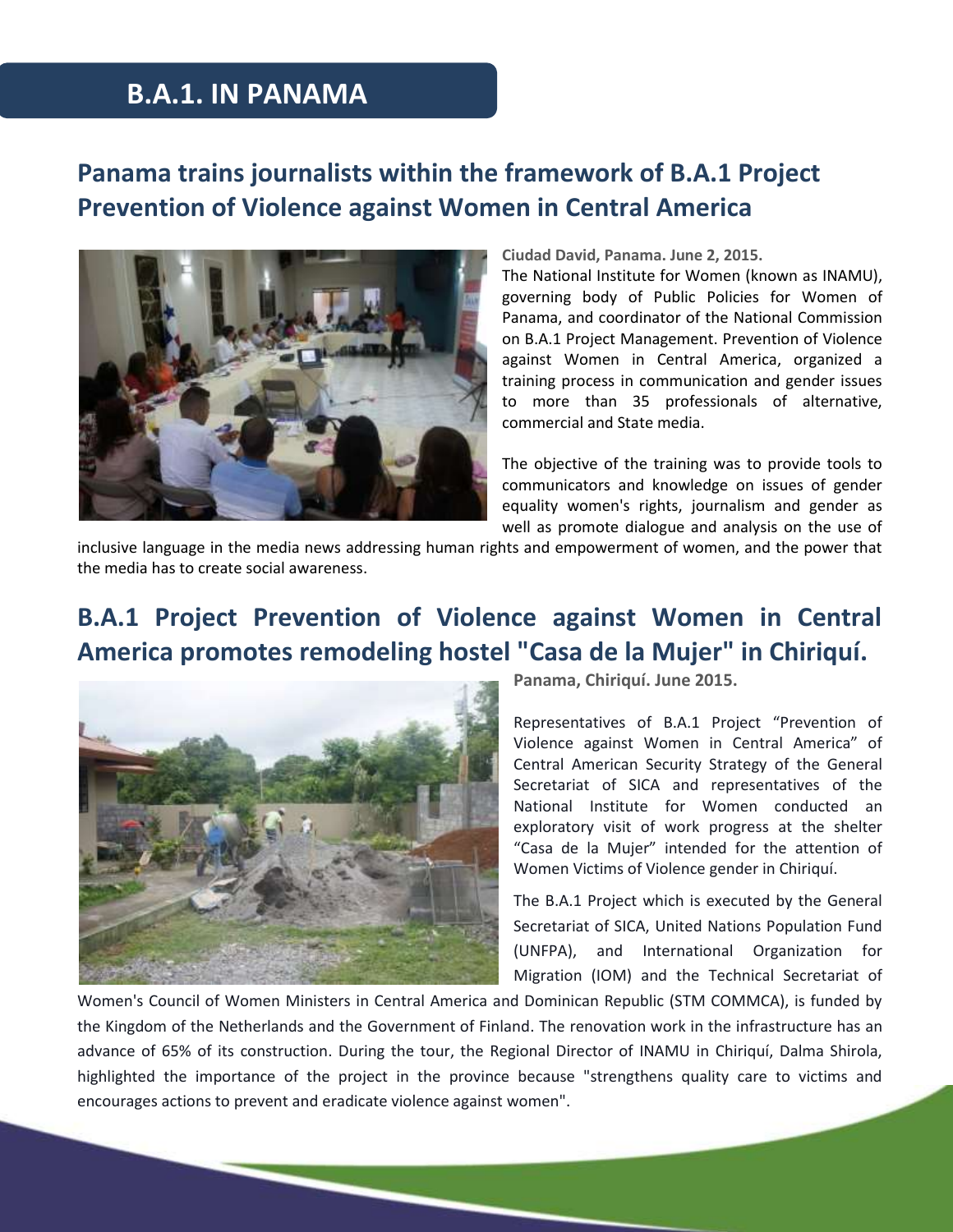# **B.A.1. IN PANAMÁ**

#### **Panama trains magistrates on the implementation of Law No. 82 to stablish Feminicide.**



**Panama, Chiriquí. May 20, 2015.**

Within the framework of B.A.1 Project Prevention of Violence against Women in Central America, was conducted a training to magistrates of the district of Bugaba, province of Chiriquí in Panama.

The training aimed to analyze the laws that protect women against femicide, the application of the rule of law, improving care for victims of violence against women and experiences exchange.

The event gives priority to the strengthening

of inter-acting processes cases of femicide and ensures compliance with the law No. 82, adopted on 24 October 2013, which criminalizes femicide and violence against women.

And forms part of strategies supported by B.A.1 project. "Prevention of violence against women in Central America" in the country.

For his part, the Mayor of Bugaba, Carlos Araúz, stressed the importance of the seminar and said the goal is to ensure that magistrates have all legal tools for the treatment of women who are victims of domestic violence.

# **Panama State Institutions strengthen alliances for Human Rights of Women**



In order to coordinate efforts to improve inter-agency response, strengthen the prevention and treatment of cases of violence against women, the General Director of the National Institute for Women, Liriola Leoteau, makes a visit to Ciudad David, to meet with the directors and different regional entities of the province that comprise the social arm of the State.

The agenda includes visits to MINSA, MINED and MITRADEL gender offices, being part of the progress of project B.A.1 "Prevention of Violence against Women in Central America" in the province of Chiriquí.